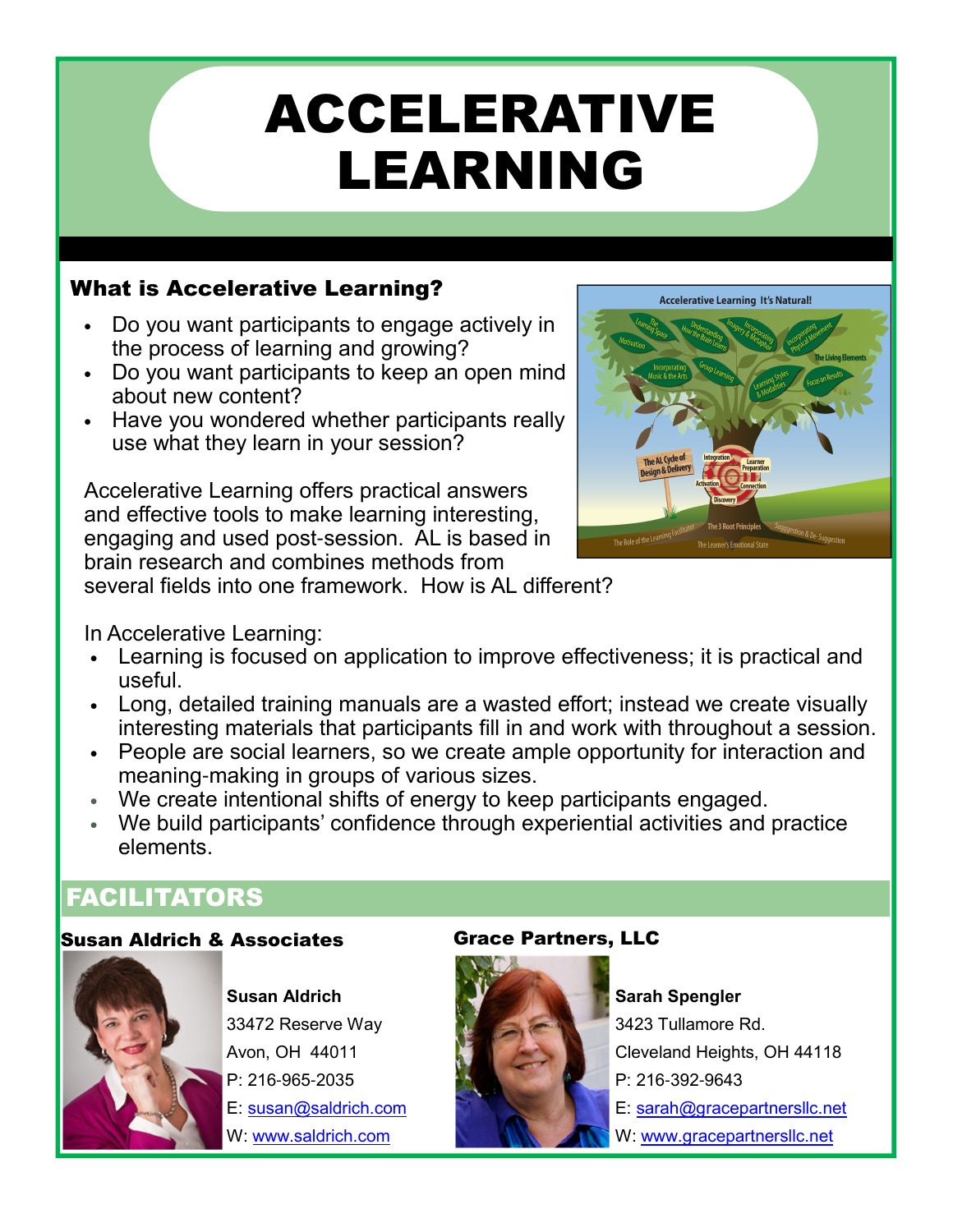

# THE 3 ROOT PRINCIPLES

These 3 principles are a large part of what sets Accelerative Learning apart from traditional approaches to training.

#### 1. EMOTIONAL STATE

We pay particular attention to the emotional state of the participant because we know that anxiety inhibits the learning process.

- Promote a sense of curiosity and anticipation.
- Create a safe environment for experimentation.
- Meet the participant where they are (be non-judgmental and welcoming).
- Vary the pace of activities to sustain engagement.
- Use relaxation activities and guided imagery.

#### 2. THE ROLE OF THE LEARNING FACILITATOR

In AL, the facilitator is the "Guide on the Side" not the "Sage on the Stage".

- Focus on the learner and empower them as much as possible to drive the learning process.
- Have a design that is flexible and can shift according to the participants' needs.
- Talk WITH participants rather than AT participants.
- Leverage the knowledge and experience that participants already have.
- Read the group and make adjustments quickly to respond to their needs.

#### 3. SUGGESTION AND DE-SUGGESTION

This idea comes from Georgi Lozanov's work in "Suggestopedia". All participants come with "limiting beliefs" about themselves or the content to be explored. The Learning Facilitator uses positive suggestions and defuses negative assumptions to help participants feel confident and keep an open mind.

- Ask participants about their expectations and concerns.
- In a wondering way, ask whether a particular limiting belief has been tested.
- Frame the upcoming experience in positive and optimistic terms.
- Increase participants' natural perception and intuition through creative activities.

#### **To learn more about Accelerative Learning:**

Local: The Northeast Ohio Accelerative Learning Special Interest Group (**NEO AL SIG)** meets monthly either virtually or in person. This is an informal peer learning group. We present to each other to deepen our AL skills. Visit the website: www.gracepartnersllc.net/northeast-ohio-al-sig

The Accelerated Learning Handbook by Dave Meier. Dave Advocated a 4-part cycle but his work is considered foundational among AL practitioners.

The International Alliance for Accelerated Learning Practitioners (IAALP) is an international membership organization dedicated to supporting AL practitioners. www.iaalp.org

Susan and Sarah can also be resources for you. We offer a 4-day AL Certificate Course. Please feel free to contact us for more information.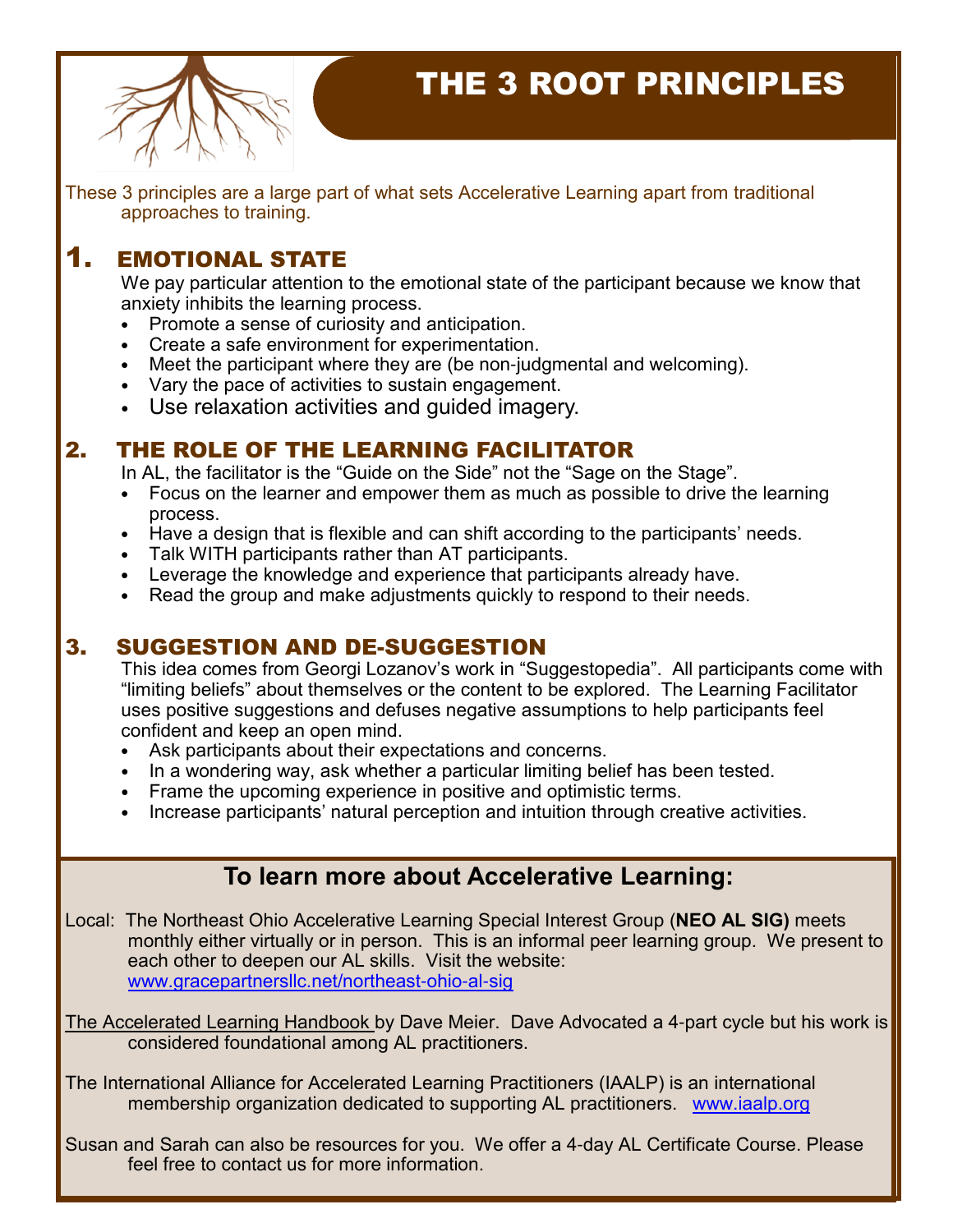# THE 5 PHASES OF Accelerative Learning

#### 1. THE LEARNER PREPARATION PHASE

Helps participants feel relaxed, curious and excited, comfortable, grounded and confident.

- **BEFORE your session (**Invitation or pre-work)
- **AS THEY APPROACH and ENTER the learning space** (Provide a welcoming learning environment
- **AT THE BEGINNING OF THE SESSION** (Help participants get centered, focused, calm and ready Establish the credibility of the Learning Facilitator)

#### 2. THE CONNECTION PHASE

 Provides a **S**ignificant **E**motional **E**xperience that causes a shift in thinking**,** builds intrinsic motivation and "hooks" the participant, helping them to:

- **CONNECT** with content emotionally
- **CONNECT** the Known (existing knowledge) to the Unknown (new knowledge)
- **CONNECT** participants to each other (build a learning community)
- **CONNECT** to the facilitator through building trust

#### 3. THE DISCOVERY PHASE

Cover content with activities whenever possible including:

- **PASSIVE approaches** (where the participant is sitting, listening and/or watching)
- **HYBRID approaches** (where participant is doing some listening and some activity)
- **ACTIVE approaches** (where participants are driving the discovery process)

#### 4. THE ACTIVATION PHASE

Where participants begin to work with the new information or skill.

- **ELABORATION** Participants add detail to the content and explore deeper with guided practice activities;
- **ASSIMILATION** Participants rehearse and practice as they work through examples, adding understanding or skill. Learning Facilitator may actively coach and guide or manage debriefs;
- **IMPLEMENTATION** Participants actively practice and move towards mastery of information or skill; scenarios are realistic; Learning Facilitator acts as coach only when needed.

#### 5. THE INTEGRATION PHASE

Participants engage in considering past, present and future:

- **Look BACKWARD:** Reviewing activities & significant insights; Interpreting and generalizing potential
- **Look INWARD:** Connecting positive emotions to learning, surfacing new questions discovered and personal answers found
- **Look FORWARD:** Thinking about returning to their normal personal or work lives, anticipating barriers and responses to those and identifying opportunities to continue learning.



 *of Design & Delivery*